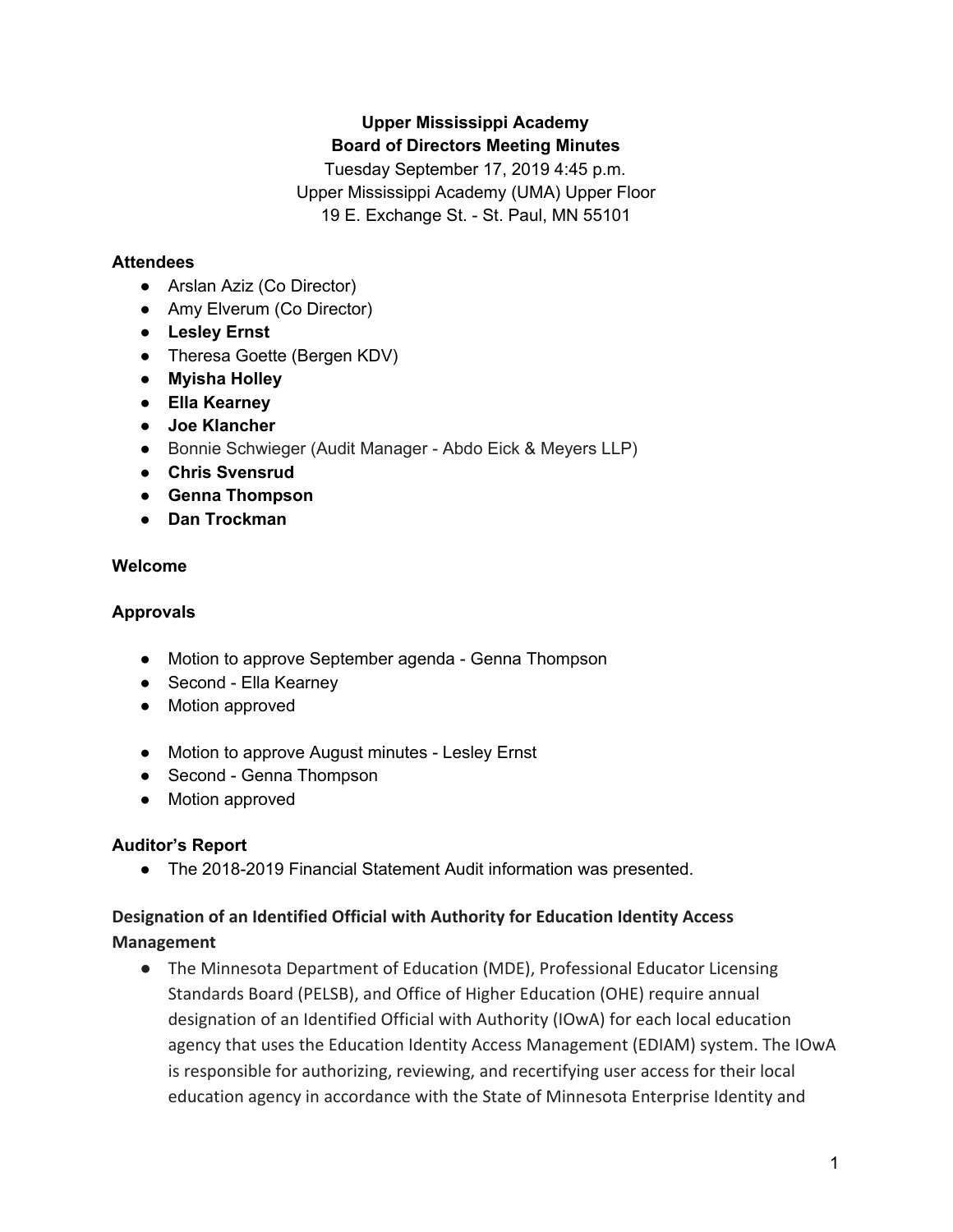Access Management Standard, which states that all user access rights to Minnesota state systems must be reviewed and recertified at least annually. The Identified Official with Authority will authorize user access to State of Minnesota Education secure systems in accordance with the user's assigned job duties, and will revoke that user's access when it is no longer needed to perform their job duties. The Directors recommend the Board authorize **Amy Elverum, amy.elverum@umissacademy.org, EDIAM user ID aelverum and Arslan Aziz, arslan.aziz@umissacademy.org , EDIAM user ID arslanazizuma** to act as the Identified Official with Authority (IOwA) for **Upper Mississippi Academy, District 4210-07.**

- Motion to approve IOwA as written above and read out loud Ella Kearney
- Second Myisha Holley
- Motion approved

### **Finance Committee Update**

● Financial updates and reports were presented.

#### **Directors' Report**

● Enrollment, Facility, Operations, and Workplan updates were presented.

#### **Strategic Planning**

● A Strategic Planning Ad Hoc Committee is being assembled with Chris Svensrud as chair of the committee. The purpose of this committee is to resume work on a strategic plan to outline and recommend goals, steps, and actions to guide the next several years for the future of UMA.

### **Board Opening(s)**

- A parent Board member resigned effective today (09/17/2019).
- Motion to appoint Cassie Rouse as UMA Board Community Member to fill current vacancy - Dan Trockman
- Second Chris Svensrud
- Motion approved

#### **Public Comment**

● No public attended.

#### **Adjourn**

- Motion to adjourn Lesley Ernst
- Second Genna Thompson
- Motion approved